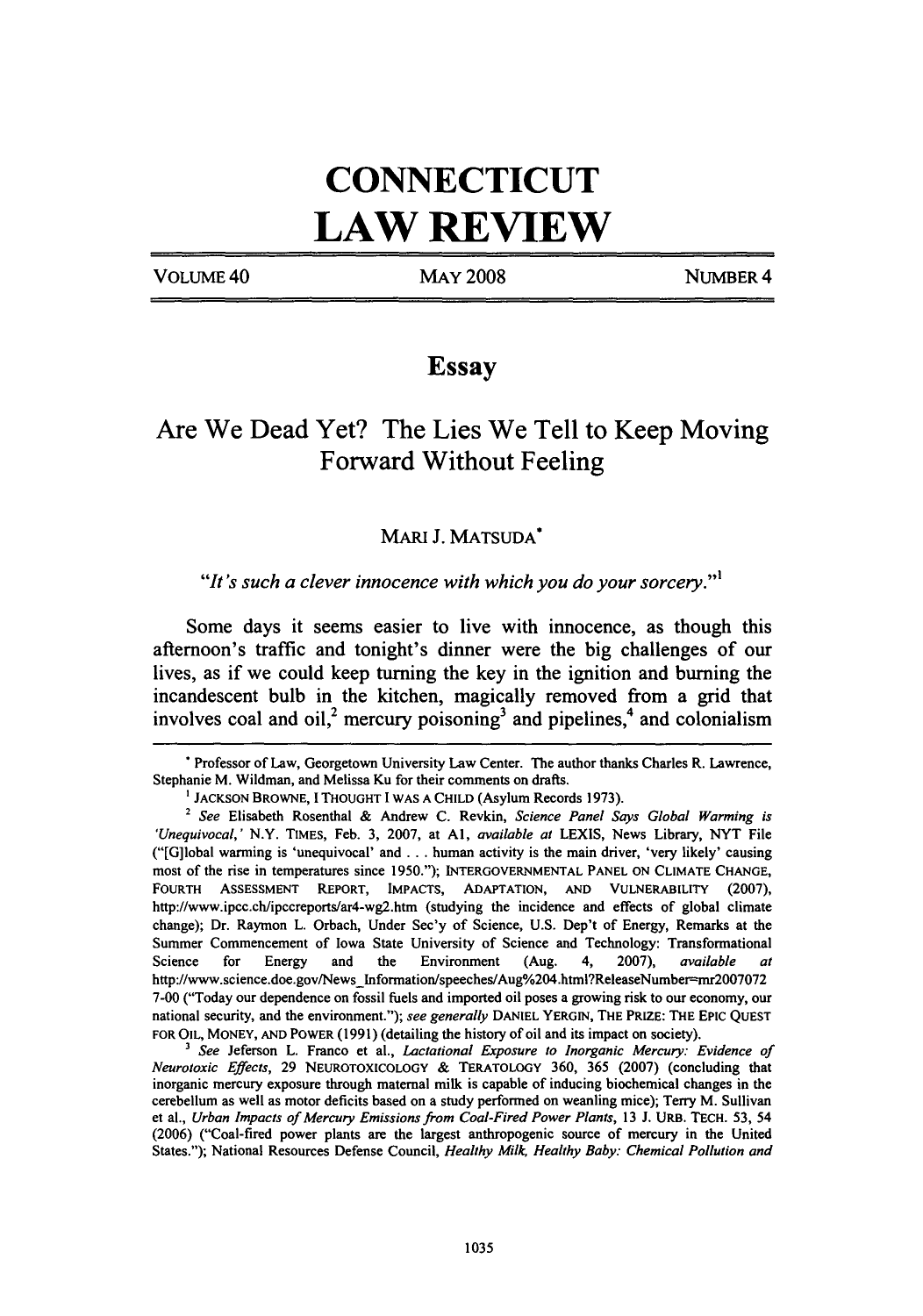#### 1036 *CONNECTICUT LA W REVIEW* [Vol. 40:1035

and war.<sup>5</sup> Please, it's hard enough to keep track of what is running short in the pantry.

In our blessed American innocence, we can go on with our lives and watch the doomsayer protestors on TV and believe that they, with their talk of drowning polar bears<sup>6</sup> or sweatshop-inducing monetary policy,<sup>7</sup> are the crazy ones. Anyone who tries to break through the innocence is as unexpected as a protestor crashing through the screen to land in your TV room. Hammer in hand. Breaking glass.

Here is a domestic cartoon you may have lived: There is a sound of glass breaking. The parent rushes into the room. "What happened? Who did this?" the parent screams. A chorus of children's voices rises in unison, declaring, "Wasn't me."

Charles Lawrence wrote an article to prove to himself that he was not crazy.8 To tired colleagues who were saying, "There are no racists here," an adult variant of "Wasn't me," he chose a response that ruptured. In the post-civil rights era, a new rule of etiquette arose among good liberals. Its

*Mother's Milk, http://www.nrdc.org/breastmilk/chem13.asp (last visited Mar. 26, 2008) (describing* how pollution-related exposure to toxic metals can contaminate a mother's body and breast milk posing health risks to infants).

*4 See Energy as a Weapon: Implications for u.s. Policy: Hearing Before the Subcomm. on Energy and Resources and the Subcomm. on National Security, Emerging Threats, and International Relations of the H. Comm. of Rep. Reform, 109th Cong. 72-91 (2006) (statement of Ambassador Keith* C. Smith, Senior Associate, Europe Program, Center for Strategic and International Studies) (analyzing the dangers posed by Russian control of European gas pipelines).

*5 See* Mohamad G. Alkadry, *Reciting Colonial Scripts: Colonialism, Globalization and Democracy in the Decolonized Middle East,* 24 ADMIN. THEORY & PRAXIS 739, 755-56 (2002) (arguing that colonial experiences, imperial ventures, globalization, and defensive modernization have undermined self-determination in the Middle East); *see also* Iraq Family Health Survey Study Group, *Violence-Related Mortality in Iraq from 2002 to 2006,* 358 NEW ENG. J. MED. 484, 491 (2008) (estimating 151,000 violence-related deaths since the U.S. invasion of Iraq in March 2003 to June 2006).

<sup>6</sup>*See* NATIONAL RESOURCES DEFENSE COUNCIL, POLAR BEARS ON THIN ICE (2007), *available at*  http://www.nrdc.org/globalWarming/thinice.pdf ("[A]t this moment, the polar bear's Arctic habitat is literally melting away beneath it due to global warming."); Jim Carlton, *Is Global Warming Killing the Polar Bears?,* WALL ST. J., Dec. 14, 2005, at Bl, *available at* LEXIS, News Library, WSJNL File (reporting deadly effects of global warming on polar bears). Due to global warming, the polar bear may soon be designated as an endangered species. *See* Editorial, *Of Two Minds on Polar Bears,* N.Y. TIMES, Jan. 2,2008, at A16, *available at* LEXIS, News Library, NYT File.

<sup>7</sup> See, e.g., Naomi Klein, The Shock Doctrine: The Rise of Disaster Capitalism, 161–68 (2007) (using Argentina as an example to show how U.S. promotion of IMF structural adjustment policies leads to job loss, wage deflation, and poverty in the third world); ROBERT Ross, SLAVES TO FASHION: POVERTY AND ABUSE IN THE NEW SWEATSHOPS, 302-08 (2004) (describing how U.S. free trade policies create competition between poor nations to raise productivity and lower wages); John J. Sweeney, President, AFL-CIO, Address before the Internationalism Council on Foreign Relations (Apr. 1, 1998), *available at http://www.aflcio.org/mediacenter/prsptm/sp04011998.cfm (describing* how forcing open markets undermines wage growth in developing countries).

8 Charles R. Lawrence III, *The Id. the Ego, and Equal Protection: Reckoning with Unconscious Racism,* 39 STAN. L. REv. 317 (1987). At a meeting of law professors of color at the University of Pennsylvania in 1983, Professor Lawrence said, "I write so I know I'm not crazy." (notes on file with author).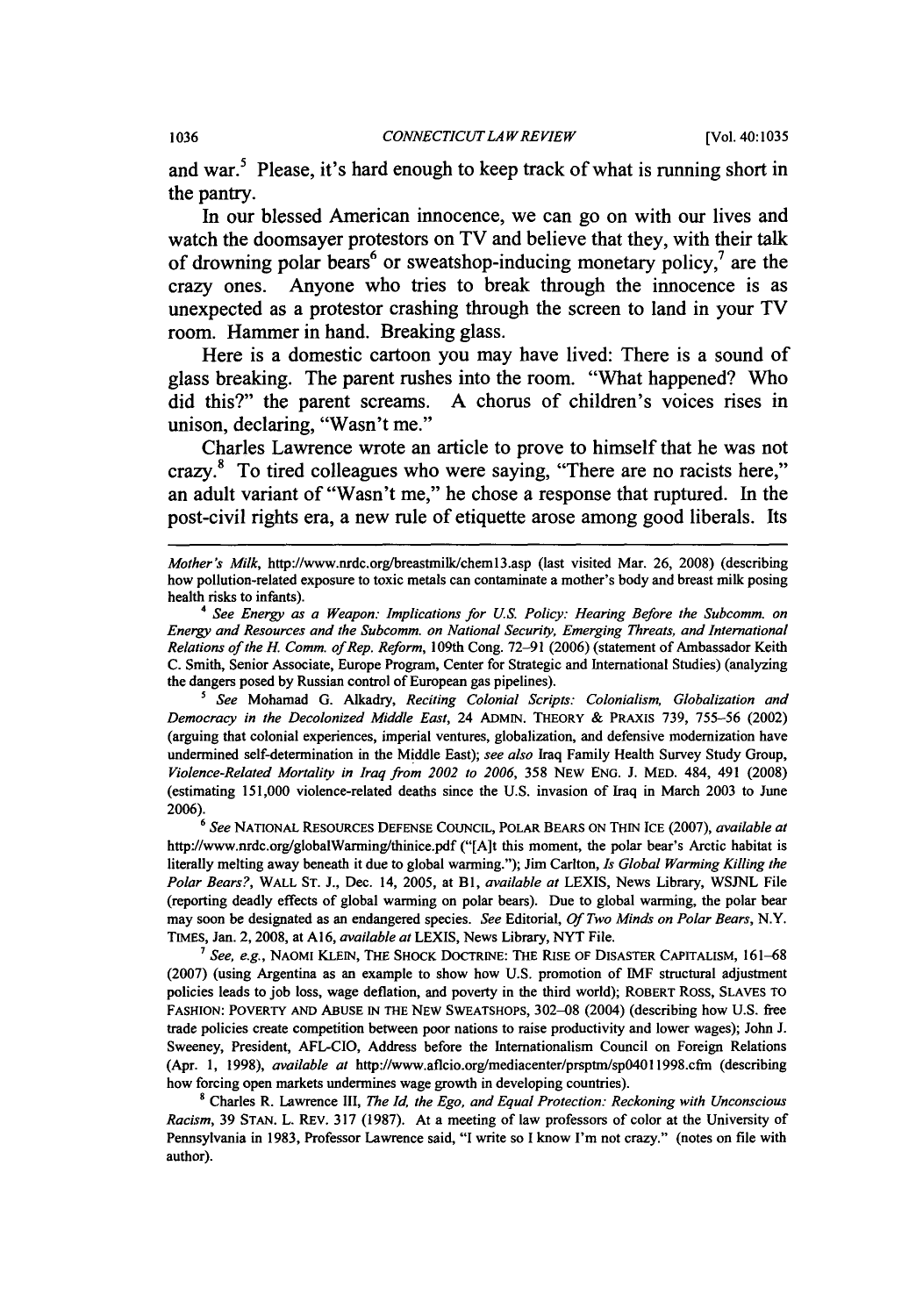premise was, "Among us, the good citizens in this room, there are no racists," and suggestions to the contrary were affronts to personhood. No racists here at this university, in this workplace, in this editorial board room, in this legislature, since we are good people and good people are not racists.

This new social norm stood in conflict with the stark empirical landscape of continuing racial subordination. Prosperity, health, safety, good jobs, education, recreation, housing, freedom from incarceration and shelter from the storm-basic life advantages that you would want for someone you love—are distributed on racial axis in this country.<sup>9</sup>

If there are no racists here and racial disparities persist, then there are only three possible explanations. First, the disparities are residual effects of past racism that will fade away over time. Second, the disparities are overstated and are in fact *de minimis.* Third, the disparities are natural. Some people are not equipped to compete or don't try hard enough or just prefer being where they are.

Rejecting any of those explanations requires taking on the first premise that there are no racists here. That is the work Charles Lawrence asked us to do, and it is at the heart of Critical Race Theory. It draws directly from the Civil Rights Movement. A thousand sanitation workers carrying signs that say "I Am A Man," is the iconic retort to false explanations of racial disparity.<sup>10</sup> Those sanitation workers were Charles Lawrence's community

 $10$  For a study of the 1968 Memphis sanitation worker strike see generally JOAN TURNER BEIFUSS, AT THE RNER I STAND: MEMPHIS, THE 1968 STRIKE, AND MARTIN LUTHER KING (1985); MICHAEL K.

*<sup>9</sup> See, e.g.,* AGENCY FOR HEALTHCARE RESEARCH AND QUALITY, U.S. DEP'T HEALTH AND HUM. SERVS., 2006 NATIONAL HEALTHCARE DISPARITIES REpORT 2 (2006), *available at*  http://www.ahrq.gov/qual/nhdr06/nhdr06report.pdf ("[D]isparities related to race, ethnicity, and socioeconomic status pervade the American health care system."); WILLIAM J. SABOL ET AL., U.S. DEP'T OF JUSTICE, PRISON AND JAIL INMATES AT MIDYEAR 2006 (2007), *available at*  http://www.ojp.gov/bjs/pub/pdf/pjim06.pdf ("On June 30, 2006, an estimated 4.8% of black men are in prison or jail, compared to 1.9% of Hispanic men and 0.7% of white men. . .. Black women were incarcerated in prison or jail at nearly four times the rate of white women and more than twice the rate of Hispanic women."); Charles R. Lawrence III, *Forbidden Conversations: On Race. Privacy, and Community (A Continuing Conversation With John Ely On Racism and Democracy),* 114 YALE L.J. 1353, 1372 (2005) (highlighting racial inequalities in education); Mari J. Matsuda, *My Teacher Loves Me but She Hates Mice: or. an Existential Lamentation on the Lass of the Public School,* 9 RACE, ETHNICITY & EDUC. 117 (2006) (exploring the deterioration of urban public schools and the failure of the No Child Left Behind Act); Mari J. Matsuda, *The Flood: Political Economy and Disaster, 36*  HOFSTRA L. REV. I, 1-9 (2007) (discussing how race and socioeconomic status affected relief efforts after Hurricane Katrina); Rachel Morello-Frosch & Bill M. Jesdale, *Separate and Unequal: Residential Segregation and Estimated Cancer Risks Associated with Ambient Air Toxics in U.S. Metropolitan Areas,* 114 ENVTL. HEALTH PERSP. 386, 390-92 (2006) (examining links between racial residential segregation and estimated cancer risks associated with ambient air toxin exposures); Florence Wagman Roisman, *Teaching about Inequality, Race, and Property,* 46 ST. LoUIS U. L.J. 665, 667-71 (2002) (arguing minority homeownership is substantially lower than white homeownership). *See generally*  LANI GUINIER & GERALD TORRES, THE MINER'S CANARY (2002) (detailing the material linkage between race and power and the social, economic, and political marginalization of people of color).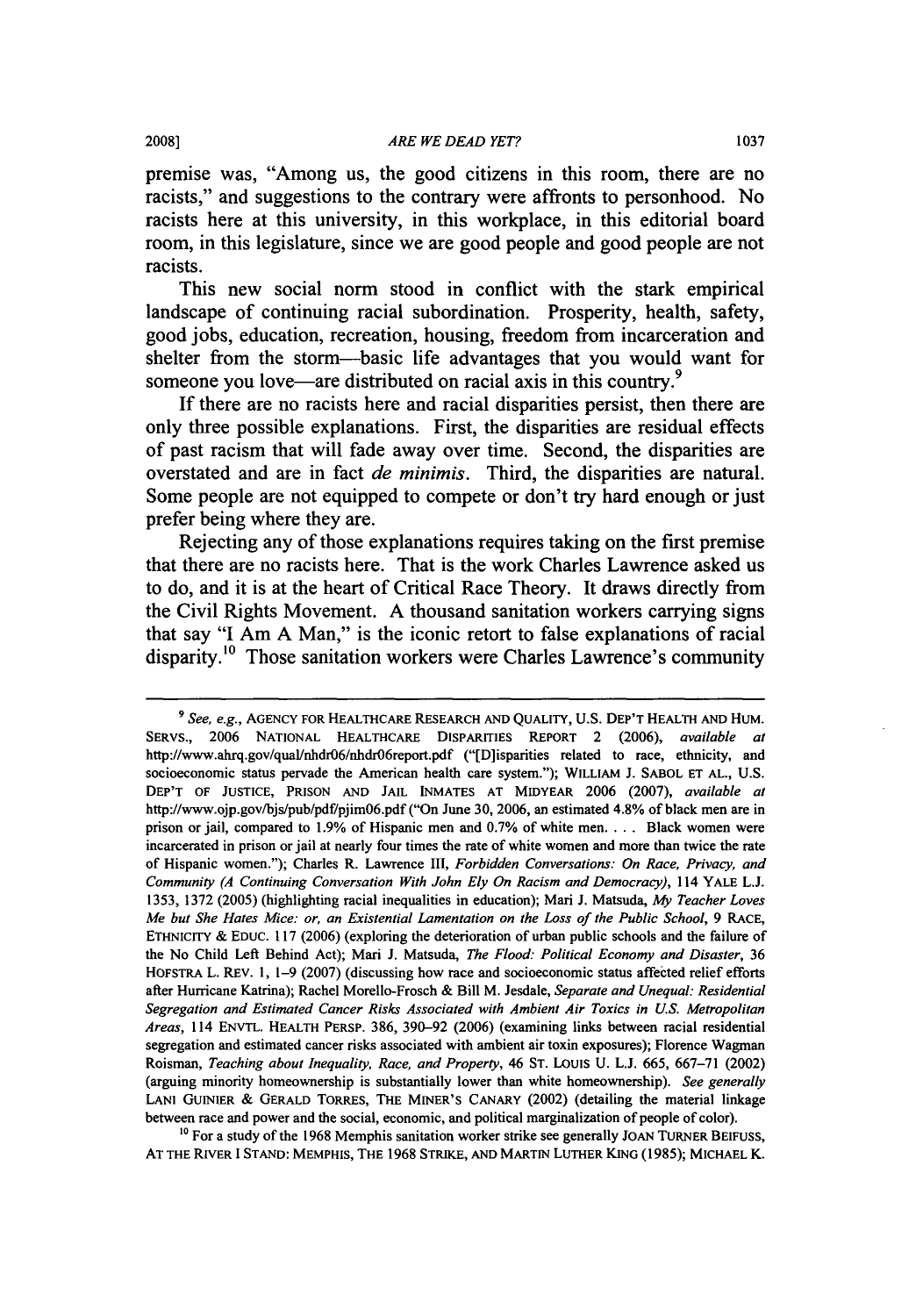co-authors, and he keeps a small photo of them in his office.

A Black man asserting humanity and claiming historical/political position in a way that requires accountability is like breaking glass. It disrupts. It is the id shattering through the calm surface of super ego.

Perhaps it has happened to you.

Have you sat in a room called, "Everything is okay," and suddenly gotten a message that it is not? Have you felt your heart race and your body go weak at the loss of all defenses comprising business as usual? If you love someone, then you are vulnerable to a phone call that can change everything you know about how safe the world is. If you have not such a love, then you are vulnerable to that quiet whisper that tells a story of estrangement.

If you do politics, meaning the actual work of democracy, the message of estrangement is constant: You don't know me and you are not in my tribe. A woman who has a tribe has written an article calling people like me, my ancestors, my beloveds, settlers in her homeland.<sup>11</sup> Your presence, she asserts, is part of the genocide carried out against my people. Your immigrant grandparents' valorized survival tale is not a story of triumph, but one of displacement of my native kin.<sup>12</sup> Your house, your education, your love of the music and landscape of the place you call home, were all stolen. And the native children rotting in juvenile prisons declared inhuman in ACLU law suits are imprisoned because the safe and richly nourishing home that was their island nation before your ancestors arrived was purloined, ravaged, exploited, and commandeered at gunpoint by a nation you pay taxes to. $^{13}$ 

This is not some abstract indictment of American history, but a particular claim about the house my parents live in, and the green valley I long for with aching heart. It is the history of Hawai'i, as presented in the unrelenting voice of an anti-colonial nationalist. "Settler," she calls me,

HONEY, GOING DOWN JERICHO ROAD: THE MEMPHIS STRIKE, MARTIN LUTHER KING'S LAST CAMPAIGN (2007). *See also* Laurie B. Green, *Race, Gender, and Lobar* in *1960's Memphis:* '1 *Am Man' and the Meaning 0/ Freedom,* 30 J. OF URBAN HIST. *46S,* 466-68 (2004) (analyzing the political and cultural significance of the "I Am A Man" slogan in the mid-sixties South).

II Haunani-Kay Trask, *Settlers a/Color and "Immigrant" Hegemony: "Locals"* in *Hawai'i, 26*  AMERASIA J. 1,2 (2000) ("Calling themselves 'local,' the children of Asian settlers greatly outnumber us."). For a basic history of the illegal overthrow of native Hawai'ian rule, see Mari J. Matsuda, *Looking to the Bottom: Critical Legal Studies and Reparations,* 22 HARv. C.R.-C.L. L. REV. 323, 368- 74 (1987).

<sup>12</sup> Trask, *supra* note II, at 2-4.

<sup>13</sup>*See* Complaint, Doe v. Lingle, No. 1 :OScv-00670 (D. Haw. Oct. 24, 200S); *see also* Letter from Bradley J. Schlozman, Acting Assistant Attorney Gen., U.S. Dep't of Justice, to Linda Lingle, Governor of Haw., Re: Investigation of the Hawai'i Youth Correctional facility, Kailua, Hawai'i (Aug. 4, 2005), *available at http://www.usdoj.gov/crt/split/documents/hawaii\_youth\_findlet\_8-4-05.pdf* ("It is no exaggeration to describe HYCF as existing in a state of chaos .... The absence of rules or regulations has permitted a culture to develop where abuse of youth often goes unreported and uninvestigated.").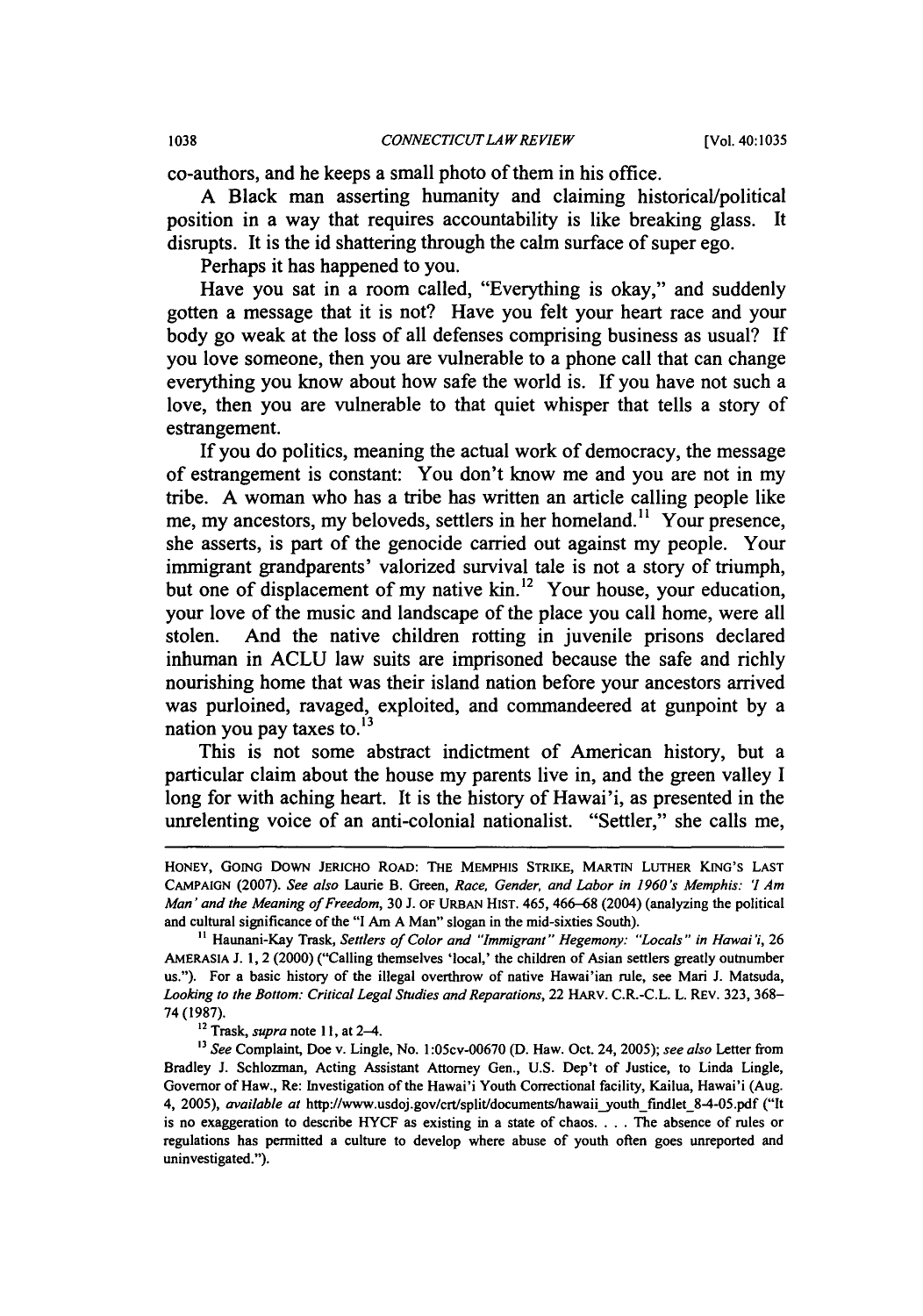with disdain.

The problem is, she is right, and I can't walk back into the TV room and forget everything I know. Not if I love my children, and know that any number of loving parents in places and times near and distant have sat in the equivalent of the TV room, thinking everything was okay, only to hear the sound of breaking glass that announces the end of predictable safety.

Some days, including many days in academia when I sit listening politely to the presentation of an academic paper, I want to stand up and scream, "It's not okay! It's not okay!"

Shalita Middleton died last week.<sup>14</sup> The trauma surgeon who fought for weeks to dig the bullets out of her body and keep her alive spoke at her funeral. He broke down in front of a thousand mourners as he described "holding her hand, telling her it was going to be okay."<sup>15</sup> "There's something wrong when we have children that just want an education and their life is taken away from them," he said, choking on his own tears. "It's all right. It's okay, baby," someone called out from the crowd.<sup>16</sup>

A child shot,<sup>17</sup> a war raging,<sup>18</sup> a planet burning,<sup>19</sup> lawyers in my nation's capitol engaging in public debate about how much pain my government can deliberately inflict upon a human body before we call it torture.<sup>20</sup> If I were a religious person, I would tell you we risk eternal

IS *Id.* 

<sup>20</sup> Editorial, Waterboarding Illegal? Time for Congress to End the Debate, USA TODAY, Nov. 13, 2007, at lOA, *available at* LEXIS, News Library, USATDY File. For a compilation of government documents regarding the U.S. legal position on torture techniques and coercive interrogation practices, see generally Karen J. Greenberg & Joshua L. Dratel, THE TORTURE PAPERS: THE ROAD TO ABu

<sup>14</sup> Susan Kinzie, *Teen Slain at Delaware State Is Given an Emotional Tribute,* WASH. POST, Oct. 31, 2007, at B7, *available at* LEXIS, News Library, WPOST File. Shauna Middleton was just seventeen years old when she was shot to death by a fellow student on-campus at Delaware State University. *Id.* 

<sup>&</sup>lt;sup>16</sup> *Id.* 

*<sup>17</sup>Id.* 

<sup>18</sup>*See supra* note 5.

<sup>19</sup>*See supra* note 3; *see also* John Podesta & Peter Ogden, *Security Implications of Climate Scenario I, in* CTR. FOR STRATEGIC & INT'L STUD., THE AGE OF CONSEQUENCES: THE FOREIGN POLICY AND NATIONAL SECURITY IMPLICATIONS OF GLOBAL CLIMATE CHANGE 55, 56, 69 (2007) (exploring the geopolitical consequences of global warming and its attendant resource scarcity, extreme weather, migration, and rise of disease); EDITH BROWN WEISS, CLIMATE CHANGE, INTERGENERATIONAL EQUITY AND INTERNATIONAL LAW (1987), *reprinted in* IN FAIRNESS TO fuTURE GENERATIONS: INTERNATIONAL LAW, COMMON PATRIMONY, AND INTERGENERATIONAL EQUITY 345, 345 (1989) (arguing that we have obligations to future generations which must guide the strategies adopted to address global climate change); Frank Ackerman, *Economics for a Warming World, 44*  POST-AUTISTIC ECON. REv. 2, 18 (2007) (arguing that to address climate change we must rethink traditional economic assumptions and analyses to catalyze solutions to global warming by emphasizing the benefits of government action); Lisa Heinzeriing, *Climate Change, Human Health, and the Post-Cautionary Principle,* 96 GEO. LJ. 445, 447 (2008) ("Together, the effects of climate change on human health and the undeniable fact that climate change is upon us . . . create a moral imperative for actiondramatic action, now-on this problem.").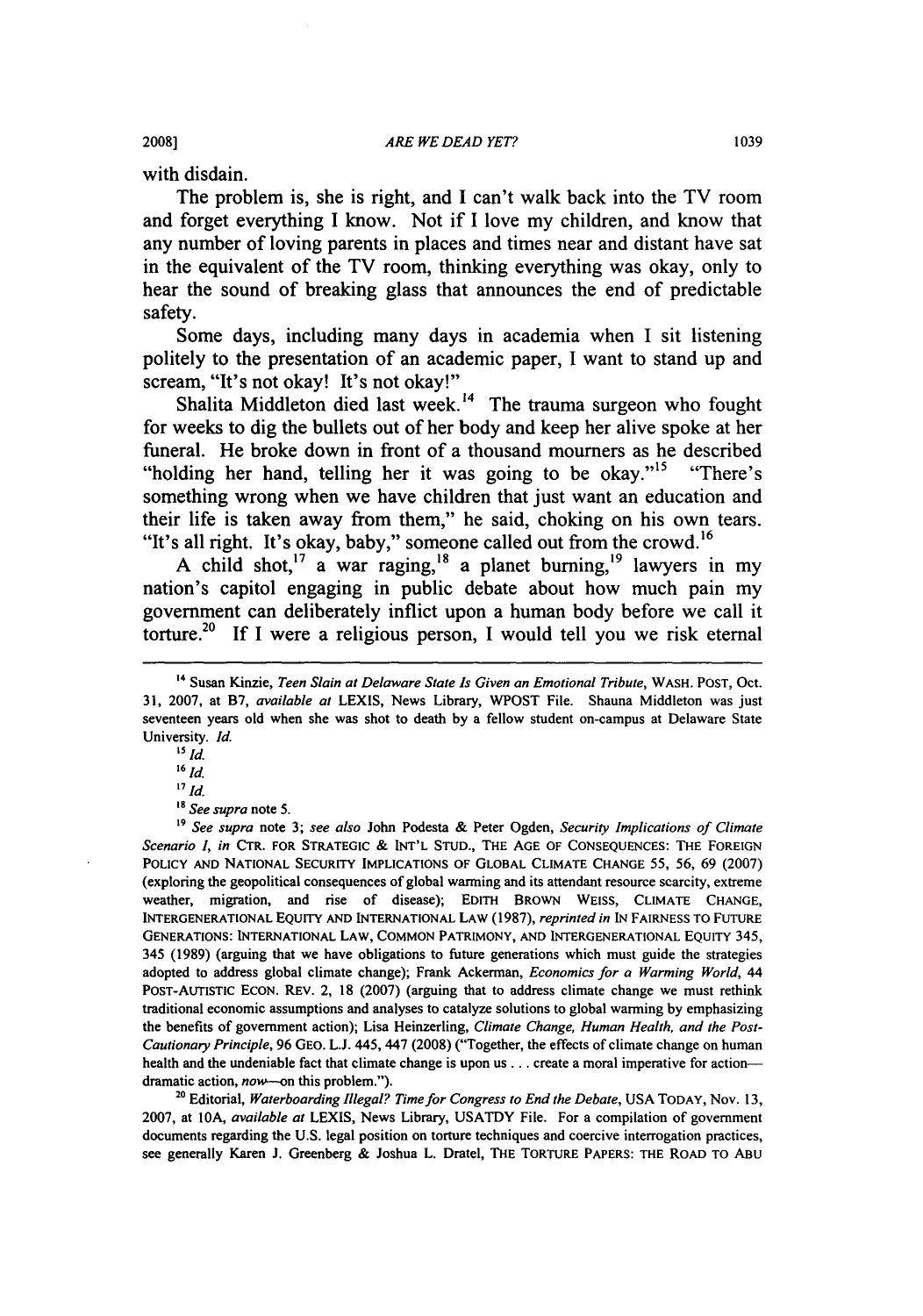damnation. But I am merely a Constitutionalist, and I will tell you that we risk everything that we call justice, and that our obligation as citizens is to fight back.

What does any of this have to do with unconscious racism? What Charles Lawrence did, was to make visible that which we routinely choose not to see. By positing the effects of racism as the proof of racism, and by explaining the role of collective, unconscious practices in producing these effects, he stole our innocence. The reason his theory, though influential, has not become Constitutional doctrine, is that its full implications would require us to become a nation of open-eyed justice seekers, to place human needs before profit, to value human inter-connectedness before selfaggrandizement. In the world view of *The Id, The Ego, and Equal Protection,* no one gets to say, "Wasn't me." We are all responsible for waterboarding if it goes on in our names, all responsible if the Congress we elected debates torture as if it were semantics and not bodies, constructing a world that might someday lead someone to fill our own child's lungs with water.

Every time we push the ugly facts down beyond knowing and distance ourselves from the cause of those ugly facts, we are participants in creating that garbage heap comprising the American unconscious. There is so much piled up there that we have to walk around like anesthetized zombies in order to get through a day. Witness our increasing infatuation with the high holy day of Halloween. The habit of not knowing, not acting, becomes so much a part of us, that we can spend millions on costumes celebrating blood and gore with no notion of our own relationship to the blood and gore that happened that very Halloween day, to real people all over this limping planet, $21$  as poison flows up into that thin layer of precious air that will soon lose the capacity to sustain our grandchildren.<sup>22</sup>

I once asked a therapist about people who act in ways that so clearly harm themselves. "Why do people cling to those patterns?" "Because," she said, "they need their defenses. In the therapist profession, we don't just take defenses away without recognizing that people have reasons for

22 *See supra* notes 3, 19.

GHRAIB (2005). *See also* Steven Lee Myers, *Bush Vetoes Bill on C.I.A. Tactics, Affirming Legacy,*  N.V. TIMES, Mar. 9, 2008, at AI, *available at* LEXIS, News Library, NYT File (describing President Bush's veto of Congressional legislation that limited the C.I.A.'s latitude to subject terrorism suspects to harsh interrogation techniques).

 $21$  On October 31, 2007 there were two assaults with a deadly weapon and one homicide in Washington, D.C. CrimeReports.com, http://crimereports.com/map/index/?search=+Washington+DC (go to date 10/31/07) (last visited Mar. 26, 2008). In Iraq, at least twenty-seven people died from car and roadside bombs, helicopter fire, U.S. raids, and gunshot wounds. Iraq Body Count, http://www.iraqbodycount.org/database/incidents/ (go to date 10/31/07) (last visited Mar. 26, 2008). *See also* Theresa Vargas & Michael Laris, *Costumes ofCho Victims Rile Va. Tech Community,* WASH. POST, Dec. 9, 2007, at CI, *available at* LEXIS, News Library, WPOST File (detailing how students from Penn State University dressed up in Halloween costumes mocking the Virginia Tech massacre).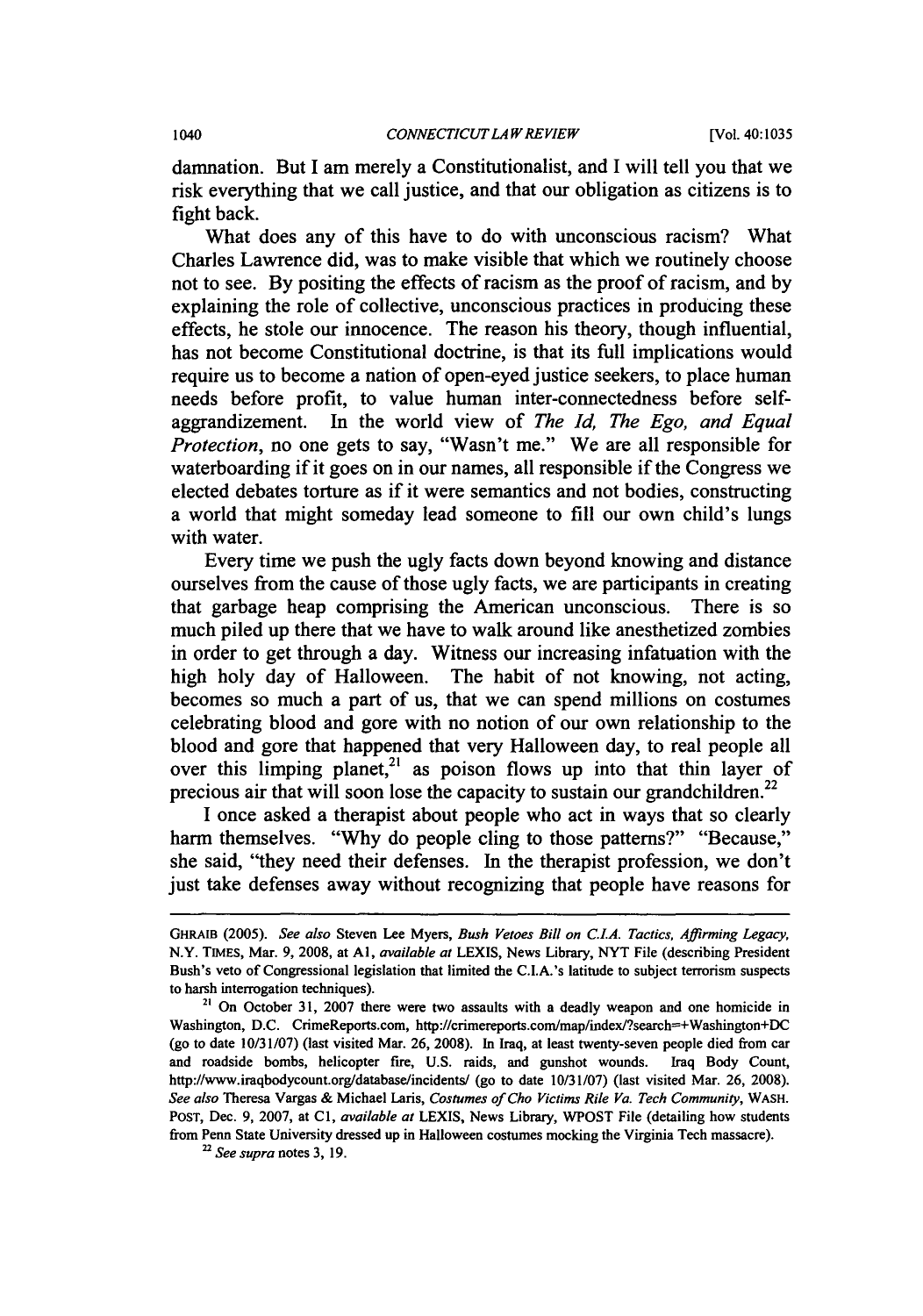them."

To confront what we do to each other, of which racism is only one count in a long indictment, would disrupt business as usual to such a large degree that not a single one of us would be able to sleep in the same comfortable flannel footie pajamas of our defenses.

When Charles Lawrence first started breaking glass, he was a young man with a soft but firm voice, ever polite and reasonable, as his parents' home teaching required. No matter how politely you put it, the message "You are racist, and doubly so if you allow racism to persist in a place where you have the power to change business as usual," was seen as a direct challenge to status and safety and familiar pajamas.

The young Charles Lawrence had a brave colleague, the young Stephanie Wildman, a white, Jewish woman who was willing to say, "What if Chuck is right? Let's hear what he has to say and think about what it tells us about our law school. $v^{23}$ 

Stephanie Wildman went on to study, write, and teach about privilege in a way that will help us out of our pajamas, and help us put out the fires of the conflagration we now stand in. $24$  She chose not to run from the truth but to dive into it.

When I first met Dr. Haunani-Kay Trask, the Hawai'ian nationalist who calls my people settlers, we were together on an academic panel discussing the 100th anniversary of Japanese Immigration to Hawai'i.<sup>25</sup> I was told "She hates Japanese," and I gathered up my Japanese self to ask her quite directly, "If you are right that your people were illegally displaced, as I believe you are, I want to ask what that really means for people like me. Does my family have to move out of their house in Manoa?" I held my breath because I made a promise not to hide from the truth, but I really did not want to hear it.

She said, "We don't know. We are building a nation. We don't have our self-determination and so we can't determine yet what our nation will look like. But I can tell you this, I would take back the military land before I would take your house." The military and the government control most of the land in Hawai'i.<sup>26</sup> Very little is actually held by individual

<sup>&</sup>lt;sup>23</sup> Stephanie Wildman was Charles Lawrence's colleague at the University of San Francisco School of Law.

<sup>&</sup>lt;sup>24</sup> For examples of scholarship by Professor Wildman, see JUAN F. PEREA, RICHARD DELGADO, ANGELA P. HARRIS & STEPHANIE M. WILDMAN, RACE AND RACES: CASES AND RESOURCES FOR A DIVERSE AMERICA (2000); STEPHANIE M. WILDMAN & MARGALYNNE J. ARMSTRONG, PRIVILEGE REVEALED: How INVISIBLE PREFERENCE UNDERMINES AMERICA (1996); Stephanie M. Wildman, *The Persistence o/White Privilege,* 18 WASH. U. J.L. & POL'y 245 (2005).

<sup>&</sup>lt;sup>25</sup> Panel at the East-West Center, University of Hawai'i in 1985.

<sup>&</sup>lt;sup>26</sup> STEPHEN S. BIRDSALL & JOHN FLORIN, AN OUTLINE OF AMERICAN GEOGRAPHY: REGIONAL LANDSCAPES OF THE UNITED STATES, ch. 17 (1992), *available at*  http://usinfo.state.gov/products/pubs/geography/geogl7.htm (stating roughly half of the land in Hawai'i is government owned); Andrew Walden, *Nine Reasons to Say "No" to Honolulu City Charter*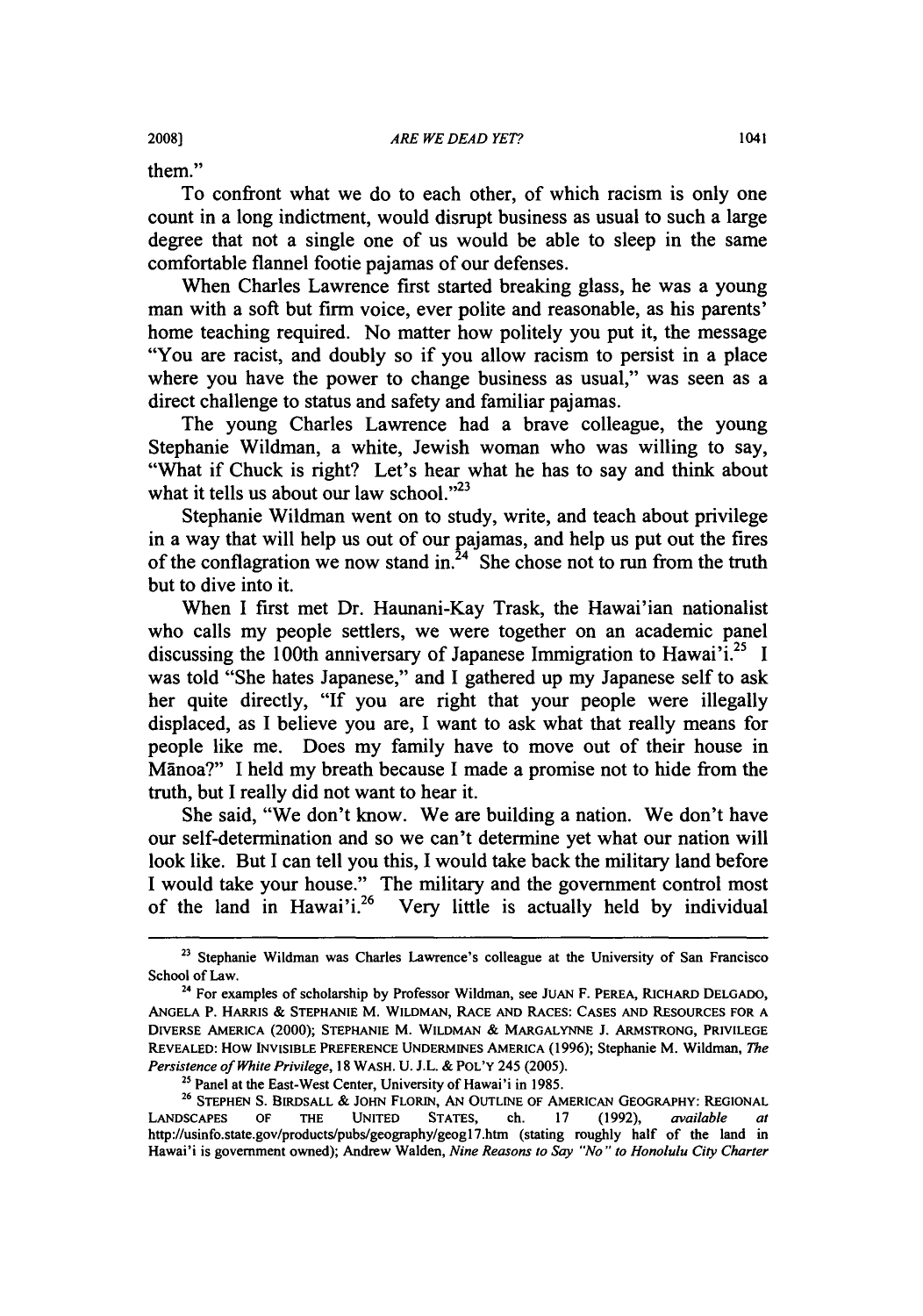homeowners like my family. It is possible that Hawai'ians could have their nation back and I could be a home-owning citizen in their blessed place. That could happen when militarism is vanquished and the land returned to a level of local agriculture that we now call sustainability and that the Hawai'ians called the ahupua'a system.<sup>27</sup> They fed a million people on that system, the same as today's population in Hawai'i, and they did it at zero carbon.<sup>28</sup> Maybe we could live there. We don't know yet. In our great American innocence, if we never ask, we will never know, and the fires will burn all around us until we are consumed.

Where we are, twenty years after Charles Lawrence told the truth about American racism, is in the midst of deep crisis. It's not okay, it's not okay. And we should not drive around town or sit down at conferences without acknowledging that there is a war going on causing ruptures to people, their bodies, their lives, to us, and to our hopes of peace and safety.

Those who see the architecture that makes such self-harm possible are going to have to teach others to see it. After seeing, we must also teach acting-picking one specific thing you can change to alter relationships of power wherever you are. The opposite of innocent is not necessarily guilty. If American innocence is about truth deflection, than its opposite is truth itself.

Accepting the truth of our racism is not a call to self-flagellating guilt, but a call to action.

<sup>28</sup>*See* Jason K. Levy & Joseph Chemisky, *Understanding the Ahupua 'a Model Part II: Application to Community Based Education and Resource Management in Hawaii,* 7 WATER REsOURCES IMPACT 23, 23 (2005) ("[A]hupua'a resource management promotes community based, sustainable, watershed management by balancing resource rights with responsibilities of caring for the ahupua'a."); Joan Conrow, *Sustainable Hawai'i,* HAw. isLAND J., Apr. 21, 2007, at 7, *available at*  http://www.hawaiiislandjoumal.com/2007/042Ia.pdf (noting the ahupua'a concept helped Hawaiians "Iive[] in harmony with their environment and achieve[] fuel and food-sufficiency"); Peter B. Lord, *Can Ancient Hawaii Guide Modem Rhode Island?,* I 41°N 22 (2002), *available at*  http://seagrant.gso.uri.edu/41N/Vol1No3/41nfall02.pdf ("By some estimates [the ahupua'a] fed nearly a million people, close to the present population of Hawaii."); *see also* HOBBS, *supra* note 27, at 12 ("An *ahupuaa* might be regarded as a self-contained little kingdom, supplying all of the necessities of life to the landlord and tenants occupying it."). The population of Hawai'i during the era of the ahupua'a has been grossly underestimated in many historical calculations. *See* DAVID E. STANNARD, BEFORE THE HORROR 30 (1989) (suggesting the Hawaiian population probably totaled "well over one million" on the low end after applying possible calculation corrections).

*Question 3-The* J% *"Natural Lands Fund",* HAw. REP., Nov. 5, 2006, *available at*  http://www.hawaiireporter.comlstory.aspx?d8dfb4lc-8244-4832-baec-5496d48839ba (stating 94% of Hawai'i land is in the hands of government and large trusts).

 $27$  The typical form of the ahupua'a is "a strip [of land] running from the mountains to the sea, marked by physical boundaries of ridges, streams or gulches, and containing a sea fishery, a stretch of open cultivable land suitable for the growing of taro and yams, and forest land." JEAN HOBBS, HAWAII: A PAGEANT OF THE SOIL 12 (1935). For an overview of the Ahupua's system, see Jason K. Levy & Joseph Chernisky, *Understanding the Ahupua'a Model Part I: Introduction and Overview,* 7 WATER RESOURCES IMPACT 20, 20-22 (2005). *See also generally* JON J. CHINEN, THE GREAT MAHELE: HAWAII'S LAND DIVISION OF 1848 (1958) (describing ancient Hawaiian land divisions and detailing subsequent land system reformations in Hawaii).